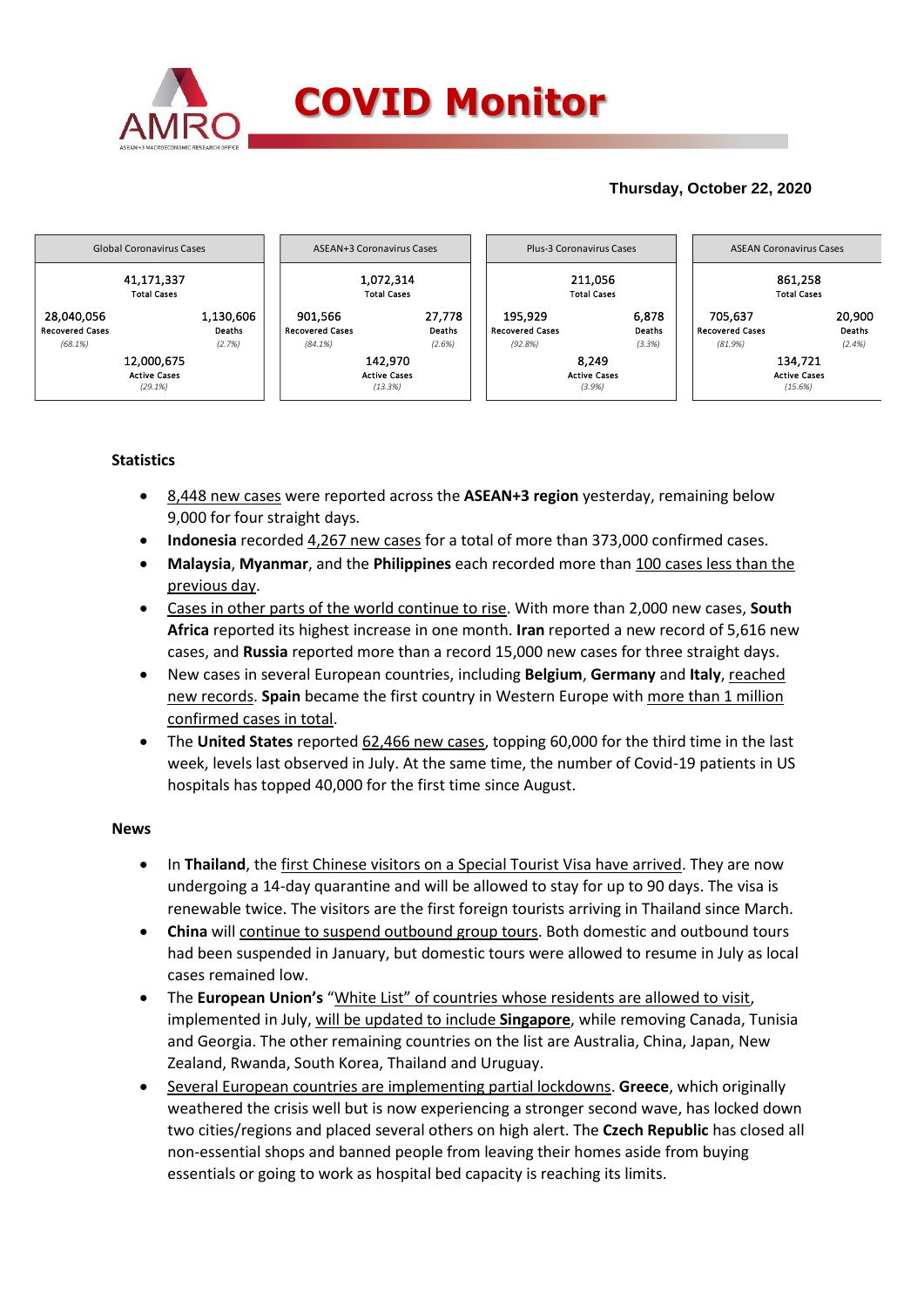

#### Overview of Confirmed COVID-19 Cases

|  | Data as of 21/10/2020 |
|--|-----------------------|
|--|-----------------------|

| Economy              | <b>Total</b> | Cases per 1M    | <b>New</b>      | <b>New Cases per</b> | <b>New Cases</b>    | <b>ANew Cases</b>       | ∆% New | <b>Total</b>     | <b>New</b>     | <b>Fatality</b> | <b>Total</b>         | Recovery        | <b>Active</b>     | <b>Resolved cases</b> |
|----------------------|--------------|-----------------|-----------------|----------------------|---------------------|-------------------------|--------|------------------|----------------|-----------------|----------------------|-----------------|-------------------|-----------------------|
|                      | Cases        | Population      | Cases           | 1M Pop.              | $(7$ -day avg $)^1$ |                         | Cases  | <b>Deaths</b>    | Deaths         | Rate (%)        | <b>Recovered</b>     | <b>Rate (%)</b> | Cases             | $(96)^2$              |
| Global               | 41,171,337   |                 | 387,912         |                      |                     | 14                      | 1.0    | 1,130,606        | 5,861          | 2.7             | 28,040,056           | 68.1            | 12,000,675        | 70.9                  |
| ASEAN+3              | 1,072,314    |                 | 8,448           |                      |                     | 470                     | 0.8    | 27,778           | 223            | 2.6             | 901,566              | 84.1            | 142,970           | 70.8                  |
| Plus-3               | 211,056      |                 | 761             |                      |                     | 167                     | 0.4    | 6,878            | 10             | 3.3             | 195,929              | 92.8            | 8,249             | 86.7                  |
| <b>ASEAN</b>         | 861,258      |                 | 7,687           |                      |                     | 303                     | 0.9    | 20,900           | 213            | 2.4             | 705,637              | 81.9            | 134,721           | 85.5                  |
| China                | 85,729       | 61              | 14              | 0.0                  |                     | $\overline{\mathbf{3}}$ | 0.0    | 4,634            | $\Omega$       | 5.4             | 80,849               | 94.3            | 246               | 99.7                  |
| Hong Kong, China     | 5,269        | 690             | 8               | 1.0                  |                     | $\overline{\mathbf{3}}$ | 0.2    | 105              | 0              | 2.0             | 5,004                | 95.0            | 160               | 97.0                  |
| Japan                | 94,515       | 752             | 620             | 4.9                  |                     | 133                     | 0.7    | 1,686            | $\overline{7}$ | 1.8             | 86,429               | 91.4            | 6,400             | 93.2                  |
| Korea                | 25,543       | 491             | 119             | 2.3                  |                     | 28                      | 0.5    | 453              | 3              | 1.8             | 23,647               | 92.6            | 1,443             | 94.4                  |
|                      |              |                 |                 |                      |                     |                         |        |                  |                |                 |                      |                 |                   |                       |
| Indonesia            | 373,109      | 1,383           | 4,267           | 15.8                 |                     | 665                     | 1.2    | 12,857           | 123            | 3.4             | 297,509              | 79.7            | 62,743            | 83.2                  |
| Malaysia             | 22,957       | 691             | 732             | 22.0                 |                     | $-130$                  | 3.3    | 199              | 6              | 0.9             | 14,931               | 65.0            | 7,827             | 65.9                  |
| Philippines          | 362,243      | 3,292           | 1,468           | 13.3                 |                     | $-138$                  | 0.4    | 6,747            | 57             | 1.9             | 311,506              | 86.0            | 43,990            | 87.9                  |
| Singapore            | 57,933       | 10,160          | 12              | 2.1                  |                     | 6                       | 0.0    | 28               | $\mathbf 0$    | 0.0             | 57,821               | 99.8            | 84                | 99.9                  |
| Thailand             | 3,719        | 55              | 10              | 0.1                  |                     | $\mathbf{1}$            | 0.3    | 59               | 0              | 1.6             | 3,514                | 94.5            | 146               | 96.1                  |
|                      |              |                 |                 |                      |                     |                         |        |                  |                |                 |                      |                 |                   |                       |
| Brunei Darussalam    | 147          | 326             | 0               | 0.0                  |                     | $\mathsf{O}\xspace$     | 0.0    | 3                | 0              | 2.0             | 143                  | 97.3            | $\mathbf{1}$      | 99.3                  |
| Cambodia             | 286          | 17              | $\Omega$        | 0.0                  |                     | $-1$                    | 0.0    | $\mathbf 0$      | 0              | 0.0             | 280                  | 97.9            | 6                 | 97.9                  |
| Lao PDR              | 24           | $\overline{3}$  | $\mathbf{1}$    | 0.1                  |                     | $\,1\,$                 | 4.3    | $\Omega$         | $\Omega$       | 0.0             | 22                   | 91.7            | $\overline{2}$    | 91.7                  |
| Myanmar              | 39,696       | 744             | 1,194           | 22.4                 |                     | $-103$                  | 3.1    | 972              | 27             | 2.4             | 18865                | 47.5            | 19,859            | 50.0                  |
| Vietnam              | 1,144        | 12              | 3               | 0.0                  |                     | $\overline{2}$          | 0.3    | 35               | 0              | 3.1             | 1,046                | 91.4            | 63                | 94.5                  |
|                      |              |                 |                 |                      |                     |                         |        |                  |                |                 |                      |                 |                   |                       |
| Belgium              | 253,386      | 22,001          | 13,227          | 1,148.5              |                     | 3,548                   | 5.5    | 10,539           | 50             | 4.2             |                      | ÷               |                   | ÷,                    |
| France               | 965,451      | 14,854          | 26,304          | 404.7                |                     | 5,836                   | 2.8    | 33,777           | 141            | 3.5             |                      | $\overline{a}$  |                   |                       |
| Germany              | 397,922      | 4,796           | 12,331          | 148.6                |                     | 3,808                   | 3.2    | 9,911            | 29             | 2.5             | 304,173              | 76.4            | 83,838            | 78.9                  |
| Italy                | 449,648      | 7,465           | 15,199          | 252.3                |                     | 4,328                   | 3.5    | 36,832           | 127            | 8.2             | 257,374              | 57.2            | 155,442           | 65.4                  |
| Netherlands          | 259,207      | 15,000          | 8,796           | 509.0                |                     | 602                     | 3.5    | 6,934            | 60             | 2.7             |                      | $\sim$          |                   | $\sim$                |
| Spain                | 1,005,295    | 21,450          | 16,973          | 362.2                |                     | 3,100                   | 1.7    | 34,366           | 156            | 3.4             | 150,376              | 15.0            | 53,521            | 94.7                  |
| Switzerland          | 91,763       | 10,612          | 5,596           | 647.2                |                     | 2,588                   | 6.5    | 2,145            | $\mathbf 0$    | 2.3             | 54,600               | 59.5            | 35,124            | 61.7                  |
| United Kingdom       | 792,194      | 11,779          | 26,707          | 397.1                |                     | 5,342                   | 3.5    | 46,791           | 191            | 5.9             |                      | $\sim$          | ٠                 | $\sim$                |
|                      | 5,298,772    |                 |                 | 117.4                |                     |                         | 0.5    |                  |                |                 |                      |                 |                   |                       |
| Brazil<br>Canada     | 209,036      | 25,068<br>5,528 | 24,818<br>2,687 | 71.1                 |                     | 1,591<br>449            | 1.3    | 155,403<br>9,883 | 566<br>34      | 2.9<br>4.7      | 4,526,393<br>171,405 | 85.4<br>82.0    | 616,976<br>27,748 | 88.4<br>86.7          |
| Argentina            | 1,037,325    | 22,773          | 18,326          | 402.3                |                     | 1,989                   | 1.8    | 27,519           | 419            | 2.7             | 840,520              | 81.0            | 169,286           | 83.7                  |
|                      |              |                 |                 |                      |                     |                         |        |                  |                | 10.1            |                      |                 |                   | 94.7                  |
| Mexico               | 867,559      | 6,826           | 6,845           | 53.9                 |                     | 1,057                   | 0.8    | 87,415           | 522            |                 | 733,897              | 84.6            | 46,247            |                       |
| Peru                 | 874,118      | 26,630          | 3,242           | 98.8                 |                     | 1,041                   | 0.4    | 33,875           | 55             | 3.9             | 788,494              | 90.2            | 51,749            | 94.1                  |
| <b>United States</b> | 8,271,808    | 24,986          | 62,466          | 188.7                |                     | 2,978                   | 0.8    | 221,311          | 1,117          | 2.7             | 3,323,354            | 40.2            | 4,727,143         | 42.9                  |
| Australia            | 27,458       | 1,057           | 15              | 0.6                  |                     | $-23$                   | 0.1    | 905              | $\mathbf 0$    | 3.3             | 25,148               | 91.6            | 1,405             | 94.9                  |
| India                | 7,706,946    | 5,627           | 55,839          | 40.8                 |                     | 1,795                   | 0.7    | 115,914          | $\mathsf 0$    | 1.5             | 6,795,103            | 88.2            | 795,929           | 89.7                  |
| Iran                 | 545,286      | 6,480           | 5,616           | 66.7                 |                     | 577                     | 1.0    | 31,346           | 312            | 5.7             | 438,709              | 80.5            | 75,231            | 86.2                  |
| Russia               | 1,438,219    | 9,809           | 15,444          | 105.3                |                     | $-664$                  | $1.1$  | 24,786           | 313            | 1.7             | 1,091,264            | 75.9            | 322,169           | 77.6                  |
| Saudi Arabia         | 343,373      | 9,877           | 405             | 11.6                 |                     | 20                      | 0.1    | 5,235            | 18             | 1.5             | 329,715              | 96.0            | 8,423             | 97.5                  |
| South Africa         | 708,359      | 11,861          | 2,055           | 34.4                 |                     | 1,005                   | 0.3    | 18,741           | 85             | 2.6             | 641,706              | 90.6            | 47,912            | 93.2                  |
|                      |              |                 |                 |                      |                     |                         |        |                  |                |                 |                      |                 |                   |                       |

Source: Haver Analytics, sourced from John Hopkins University; AMRO staff calculations.<br>Notes: New cases since previous day. ∆% refers to percentage change since previous day. Fatality rate measured as deaths per confirmed